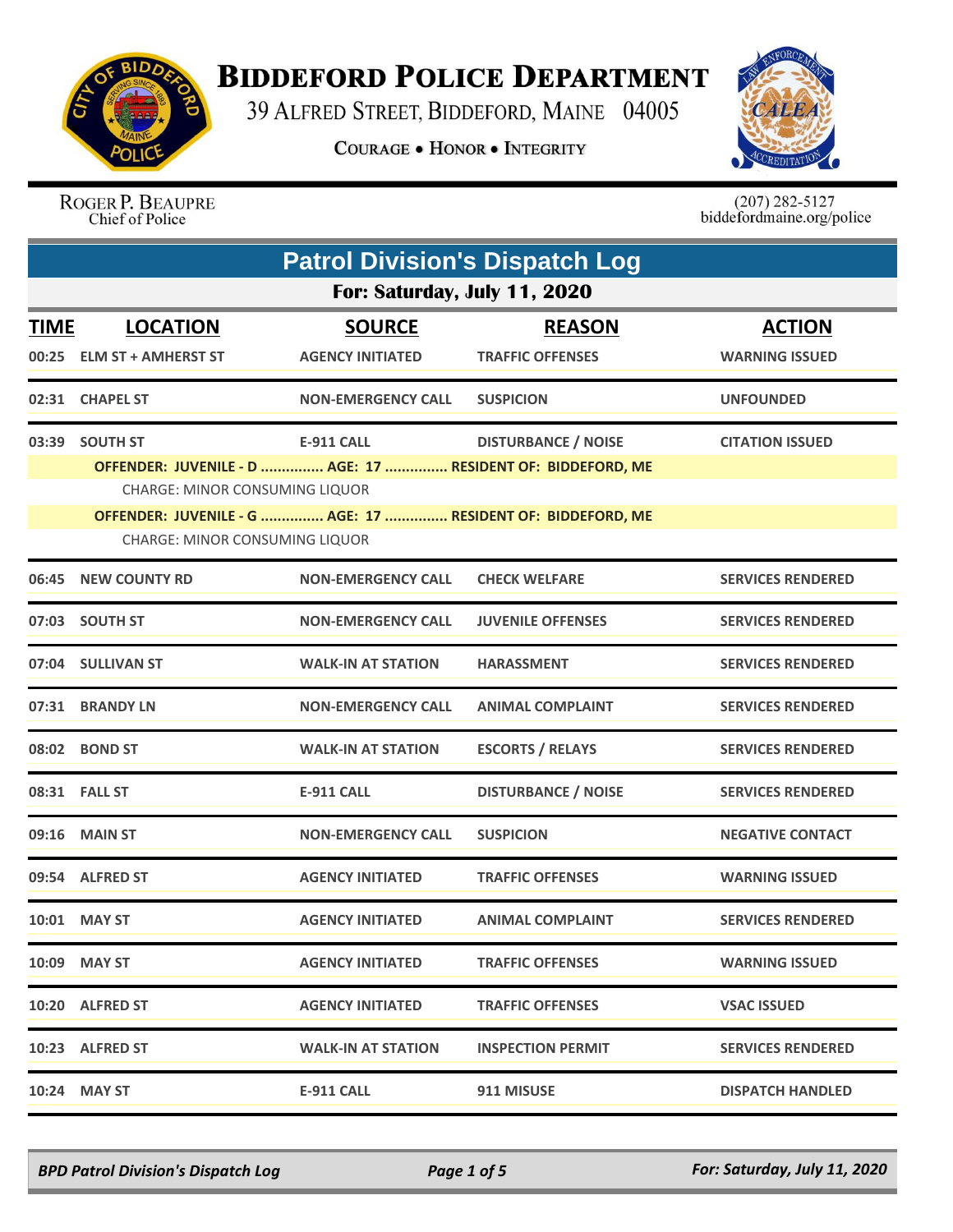| <b>TIME</b> | <b>LOCATION</b>                | <b>SOURCE</b>             | <b>REASON</b>                                    | <b>ACTION</b>            |
|-------------|--------------------------------|---------------------------|--------------------------------------------------|--------------------------|
|             | 10:39 ALFRED ST                | <b>AGENCY INITIATED</b>   | <b>TRAFFIC OFFENSES</b>                          | <b>VSAC ISSUED</b>       |
|             | 10:45 NEWTOWN RD               | <b>AGENCY INITIATED</b>   | <b>ANIMAL COMPLAINT</b>                          | <b>NEGATIVE CONTACT</b>  |
|             | 11:15 ELM ST                   | <b>AGENCY INITIATED</b>   | <b>TRAFFIC OFFENSES</b>                          | <b>VSAC ISSUED</b>       |
|             | 11:30 PRECOURT ST              | <b>AGENCY INITIATED</b>   | <b>TRAFFIC OFFENSES</b>                          | <b>WARNING ISSUED</b>    |
|             | 11:38 PRECOURT ST              | <b>AGENCY INITIATED</b>   | <b>TRAFFIC OFFENSES</b>                          | <b>WARNING ISSUED</b>    |
|             | 11:54 ALFRED ST                | <b>AGENCY INITIATED</b>   | <b>TRAFFIC OFFENSES</b>                          | <b>VSAC ISSUED</b>       |
|             | 12:00 SULLIVAN ST              | <b>NON-EMERGENCY CALL</b> | <b>HARASSMENT</b>                                | <b>SERVICES RENDERED</b> |
|             | 12:26 MAY ST                   | <b>AGENCY INITIATED</b>   | <b>TRAFFIC OFFENSES</b>                          | <b>WARNING ISSUED</b>    |
|             | 12:26 SOUTH ST                 | <b>WALK-IN AT STATION</b> | <b>SUSPICION</b>                                 | <b>REPORT TAKEN</b>      |
|             | 12:43 PIERSONS LN              | <b>NON-EMERGENCY CALL</b> | <b>CHECK WELFARE</b>                             | <b>SERVICES RENDERED</b> |
|             | 12:55    FOSS ST               | E-911 CALL                | <b>NOISE COMPLAINT</b>                           | <b>SERVICES RENDERED</b> |
|             | 13:02 ALFRED ST                | <b>AGENCY INITIATED</b>   | <b>TRAFFIC OFFENSES</b>                          | <b>VSAC ISSUED</b>       |
|             | 13:21 EDWARDS AVE              | <b>AGENCY INITIATED</b>   | <b>TRAFFIC OFFENSES</b>                          | <b>VSAC ISSUED</b>       |
|             | 13:52 ELM ST                   | <b>AGENCY INITIATED</b>   | <b>TRAFFIC OFFENSES</b>                          | <b>WARNING ISSUED</b>    |
|             | 13:59 ALFRED ST                | <b>WALK-IN AT STATION</b> | <b>VIOL PROTECTION FROM HARASSM REPORT TAKEN</b> |                          |
|             | 14:09 OLD POOL RD              | <b>E-911 CALL</b>         | 911 MISUSE                                       | <b>SERVICES RENDERED</b> |
|             | 14:10 MARINER WAY              | <b>AGENCY INITIATED</b>   | <b>TRAFFIC OFFENSES</b>                          | <b>VSAC ISSUED</b>       |
|             | 14:23 ALFRED ST                | <b>AGENCY INITIATED</b>   | <b>TRAFFIC OFFENSES</b>                          | <b>VSAC ISSUED</b>       |
|             | 14:37 ALFRED ST                | <b>AGENCY INITIATED</b>   | <b>TRAFFIC OFFENSES</b>                          | <b>WARNING ISSUED</b>    |
|             | 14:42 WASHINGTON ST            | <b>NON-EMERGENCY CALL</b> | <b>VIOL OF BAIL CONDITIONS</b>                   | <b>SERVICES RENDERED</b> |
|             | 14:53 MAY ST                   | <b>AGENCY INITIATED</b>   | <b>TRAFFIC OFFENSES</b>                          | <b>VSAC ISSUED</b>       |
|             | <b>15:05 MEDICAL CENTER DR</b> | E-911 CALL                | 911 MISUSE                                       | <b>DISPATCH HANDLED</b>  |
|             | 15:07 ALFRED ST                | <b>NON-EMERGENCY CALL</b> | <b>FRAUD / SCAM</b>                              | <b>SERVICES RENDERED</b> |
|             | 15:11 MARBLEHEAD LN            | <b>RADIO</b>              | <b>RIVER PATROL OFFENSES</b>                     | <b>WARNING ISSUED</b>    |
|             | 15:12 MARBLEHEAD LN            | <b>RADIO</b>              | <b>RIVER PATROL OFFENSES</b>                     | <b>WARNING ISSUED</b>    |

*BPD Patrol Division's Dispatch Log Page 2 of 5 For: Saturday, July 11, 2020*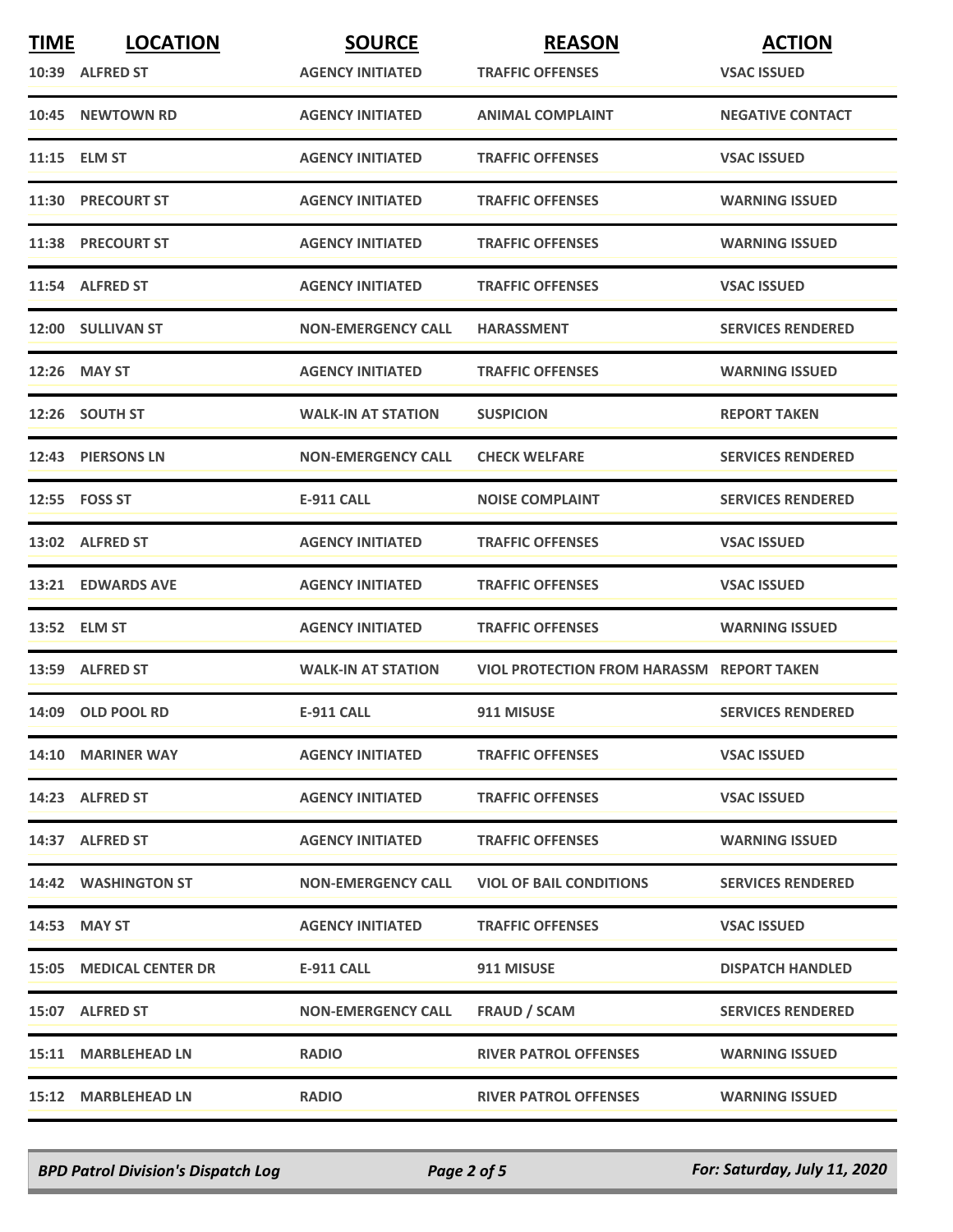| <b>TIME</b> | <b>LOCATION</b>                                  | <b>SOURCE</b>             | <b>REASON</b>                    | <b>ACTION</b>                |
|-------------|--------------------------------------------------|---------------------------|----------------------------------|------------------------------|
|             | 15:14 ELM ST                                     | <b>AGENCY INITIATED</b>   | <b>TRAFFIC OFFENSES</b>          | <b>VSAC ISSUED</b>           |
|             | 15:18 BIRCH ST                                   | <b>NON-EMERGENCY CALL</b> | <b>ANIMAL COMPLAINT</b>          | <b>SERVICES RENDERED</b>     |
|             | <b>15:38 PRECOURT ST</b>                         | <b>AGENCY INITIATED</b>   | <b>TRAFFIC OFFENSES</b>          | <b>VSAC ISSUED</b>           |
|             | 15:53 BOULDER WAY + MOUNTAIN RD AGENCY INITIATED |                           | <b>TRAFFIC OFFENSES</b>          | <b>WARNING ISSUED</b>        |
|             | 16:08 POOL ST                                    | <b>E-911 CALL</b>         | 911 MISUSE                       | <b>NEGATIVE CONTACT</b>      |
|             | 16:16 ELM ST                                     | <b>AGENCY INITIATED</b>   | <b>TRAFFIC OFFENSES</b>          | <b>VSAC ISSUED</b>           |
|             | 16:19 MITCHELL LN                                | <b>WALK-IN AT STATION</b> | <b>DOMESTIC COMPLAINTS</b>       | <b>SERVICES RENDERED</b>     |
|             | 16:23 ALFRED ST                                  | <b>NON-EMERGENCY CALL</b> | <b>TRESPASSING</b>               | <b>NEGATIVE CONTACT</b>      |
|             | 16:23 PINE ST + ELM ST                           | <b>RADIO</b>              | <b>ROAD HAZARD</b>               | <b>REFERRED OTHER AGENCY</b> |
|             | 17:06 PEARL ST                                   | <b>E-911 CALL</b>         | 911 MISUSE                       | <b>DISPATCH HANDLED</b>      |
|             | 17:12 BEACH HOUSE LN                             | <b>E-911 CALL</b>         | 911 MISUSE                       | <b>SERVICES RENDERED</b>     |
|             | 17:17 MARINER WAY                                | <b>E-911 CALL</b>         | <b>ALL OTHER</b>                 | <b>NO ACTION REQUIRED</b>    |
|             | 17:22 POOL ST                                    | <b>AGENCY INITIATED</b>   | <b>TRAFFIC OFFENSES</b>          | <b>VSAC ISSUED</b>           |
|             | 17:34 WEST ST                                    | <b>NON-EMERGENCY CALL</b> | <b>SUSPICION</b>                 | <b>GONE ON ARRIVAL</b>       |
|             | 17:35 SOUTH ST + MAY ST                          | <b>AGENCY INITIATED</b>   | <b>TRAFFIC OFFENSES</b>          | <b>WARNING ISSUED</b>        |
|             | 17:41 MAPLEWOOD AVE                              | <b>E-911 CALL</b>         | 911 MISUSE                       | <b>DISPATCH HANDLED</b>      |
|             | 17:59 PROSPECT ST + WEST ST                      | <b>AGENCY INITIATED</b>   | <b>TRAFFIC OFFENSES</b>          | <b>VSAC ISSUED</b>           |
|             | 18:13 CUTTS ST                                   | <b>E-911 CALL</b>         | <b>DISTURBANCE / NOISE</b>       | <b>SERVICES RENDERED</b>     |
|             | 18:16 ALFRED ST                                  | <b>AGENCY INITIATED</b>   | <b>TRAFFIC OFFENSES</b>          | <b>VSAC ISSUED</b>           |
|             | 18:26 ROCKY WAY                                  | <b>E-911 CALL</b>         | 911 MISUSE                       | <b>NO ACTION REQUIRED</b>    |
|             | 18:27 SOUTH ST                                   | <b>NON-EMERGENCY CALL</b> | <b>ARTICLES LOST/FOUND</b>       | <b>REPORT TAKEN</b>          |
|             | 18:34 ELM ST                                     | <b>AGENCY INITIATED</b>   | <b>TRAFFIC OFFENSES</b>          | <b>VSAC ISSUED</b>           |
|             | 18:43 ST MARYS ST                                | E-911 CALL                | 911 MISUSE                       | <b>NO VIOLATION</b>          |
|             | 18:45 ST MARYS ST                                | <b>E-911 CALL</b>         | 911 MISUSE                       | <b>NO ACTION REQUIRED</b>    |
|             | 18:46 CUTTS ST                                   | <b>E-911 CALL</b>         | <b>CRIM THREAT / TERRORIZING</b> | <b>SERVICES RENDERED</b>     |

*BPD Patrol Division's Dispatch Log Page 3 of 5 For: Saturday, July 11, 2020*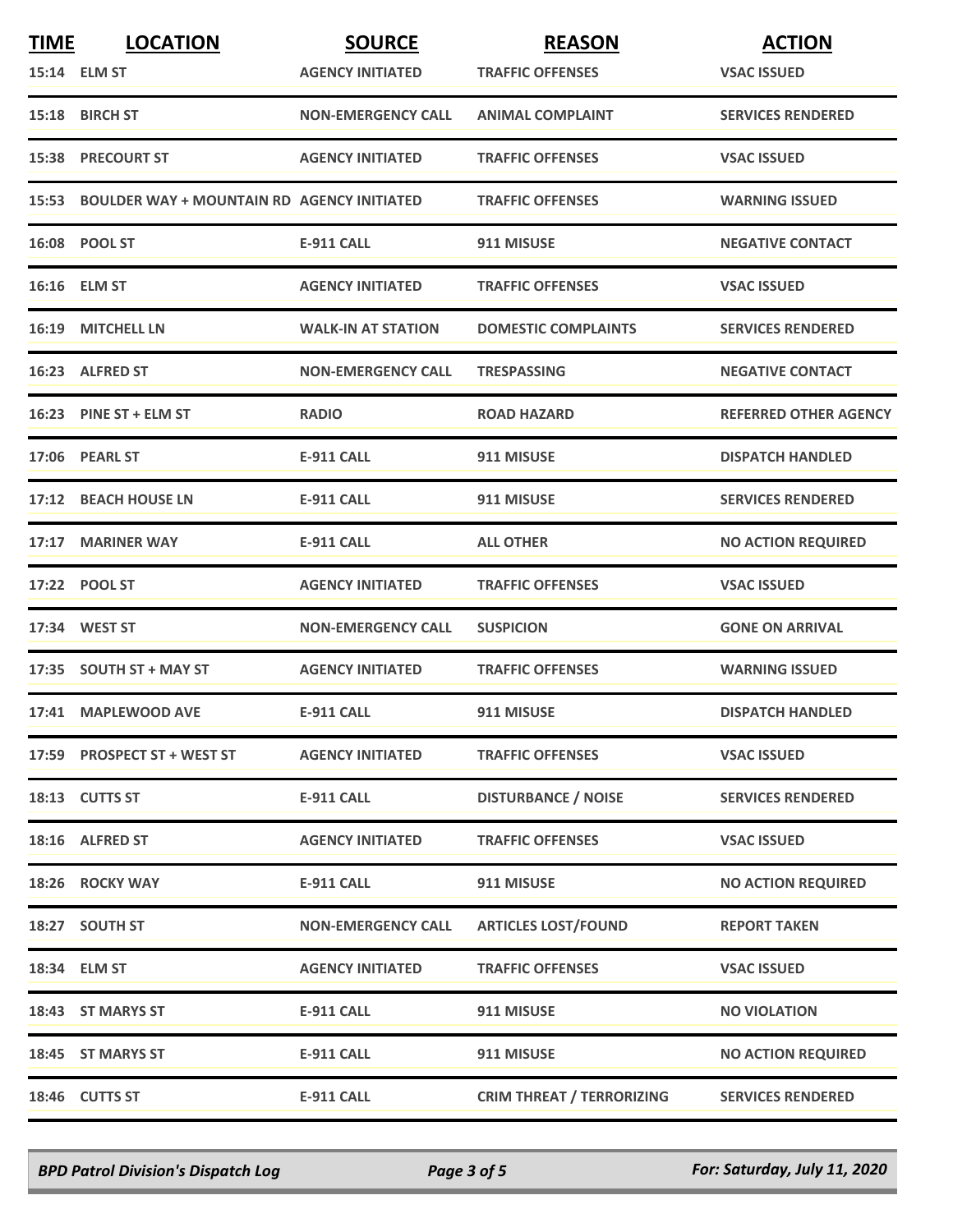| <b>TIME</b> | <b>LOCATION</b>               | <b>SOURCE</b>             | <b>REASON</b>               | <b>ACTION</b>                |
|-------------|-------------------------------|---------------------------|-----------------------------|------------------------------|
|             | 19:04 ELM ST                  | <b>RADIO</b>              | <b>JUVENILE OFFENSES</b>    | <b>NO VIOLATION</b>          |
|             | 19:22 ALFRED ST               | <b>AGENCY INITIATED</b>   | <b>TRAFFIC OFFENSES</b>     | <b>VSAC ISSUED</b>           |
|             | 19:25 POOL ST + ALFRED ST     | <b>AGENCY INITIATED</b>   | <b>TRAFFIC OFFENSES</b>     | <b>WARNING ISSUED</b>        |
|             | 19:31 ALFRED ST               | <b>NON-EMERGENCY CALL</b> | <b>MENTAL ILLNESS CASES</b> | <b>SERVICES RENDERED</b>     |
|             | 19:42 SUMMER ST + FOSS ST     | <b>AGENCY INITIATED</b>   | <b>TRAFFIC OFFENSES</b>     | <b>WARNING ISSUED</b>        |
|             | 19:56 ELM ST                  | <b>NON-EMERGENCY CALL</b> | <b>ASSIST OTHER AGENCY</b>  | <b>SERVICES RENDERED</b>     |
|             | 20:00 MILE STRETCH RD         | <b>AGENCY INITIATED</b>   | <b>TRAFFIC OFFENSES</b>     | <b>WARNING ISSUED</b>        |
|             | 20:04 SOUTH ST                | <b>NON-EMERGENCY CALL</b> | <b>ROAD HAZARD</b>          | <b>UNFOUNDED</b>             |
|             | 20:20 GERTRUDE AVE            | <b>E-911 CALL</b>         | 911 MISUSE                  | <b>SERVICES RENDERED</b>     |
|             | 20:22 SULLIVAN ST             | <b>NON-EMERGENCY CALL</b> | <b>MESSAGE DELIVERY</b>     | <b>SERVICES RENDERED</b>     |
|             | 20:32 SEA SPRAY DR            | <b>NON-EMERGENCY CALL</b> | <b>ANIMAL COMPLAINT</b>     | <b>REFERRED OTHER AGENCY</b> |
|             | 20:37 BIRCH ST                | <b>NON-EMERGENCY CALL</b> | <b>ASSIST OTHER AGENCY</b>  | <b>SERVICES RENDERED</b>     |
|             | 20:42 MAY ST + AMHERST ST     | <b>E-911 CALL</b>         | 911 MISUSE                  | <b>DISPATCH HANDLED</b>      |
|             | 20:44 FOSS ST                 | <b>WALK-IN AT STATION</b> | <b>ARTICLES LOST/FOUND</b>  | <b>REPORT TAKEN</b>          |
|             | 20:46 ALFRED ST + ARENA DR    | <b>AGENCY INITIATED</b>   | <b>TRAFFIC OFFENSES</b>     | <b>WARNING ISSUED</b>        |
|             | 20:46 MAY ST                  | <b>E-911 CALL</b>         | 911 MISUSE                  | <b>SERVICES RENDERED</b>     |
|             | 21:04 ELM ST                  | <b>AGENCY INITIATED</b>   | <b>TRAFFIC OFFENSES</b>     | <b>WARNING ISSUED</b>        |
|             | 21:06 THORNTON ST + ELM ST    | E-911 CALL                | 911 MISUSE                  | <b>DISPATCH HANDLED</b>      |
|             | 21:11 ALFRED ST + BOULDER WAY | <b>AGENCY INITIATED</b>   | <b>CHECK WELFARE</b>        | <b>SERVICES RENDERED</b>     |
|             | 21:11 CHICOPEE LN             | <b>AGENCY INITIATED</b>   | <b>POLICE INFORMATION</b>   | <b>SERVICES RENDERED</b>     |
|             | 21:12 ELM ST + ALFRED ST      | <b>AGENCY INITIATED</b>   | <b>TRAFFIC OFFENSES</b>     | <b>WARNING ISSUED</b>        |
|             | 21:20 ELM ST + BEAUDOIN AVE   | <b>AGENCY INITIATED</b>   | <b>TRAFFIC OFFENSES</b>     | <b>WARNING ISSUED</b>        |
|             | 21:24 ALFRED ST               | <b>AGENCY INITIATED</b>   | <b>TRAFFIC OFFENSES</b>     | <b>WARNING ISSUED</b>        |
|             | 21:28 MAIN ST                 | <b>AGENCY INITIATED</b>   | <b>TRAFFIC OFFENSES</b>     | <b>WARNING ISSUED</b>        |
|             | 21:29 ELM ST + SPRUCE ST      | <b>AGENCY INITIATED</b>   | <b>TRAFFIC OFFENSES</b>     | <b>WARNING ISSUED</b>        |

*BPD Patrol Division's Dispatch Log Page 4 of 5 For: Saturday, July 11, 2020*